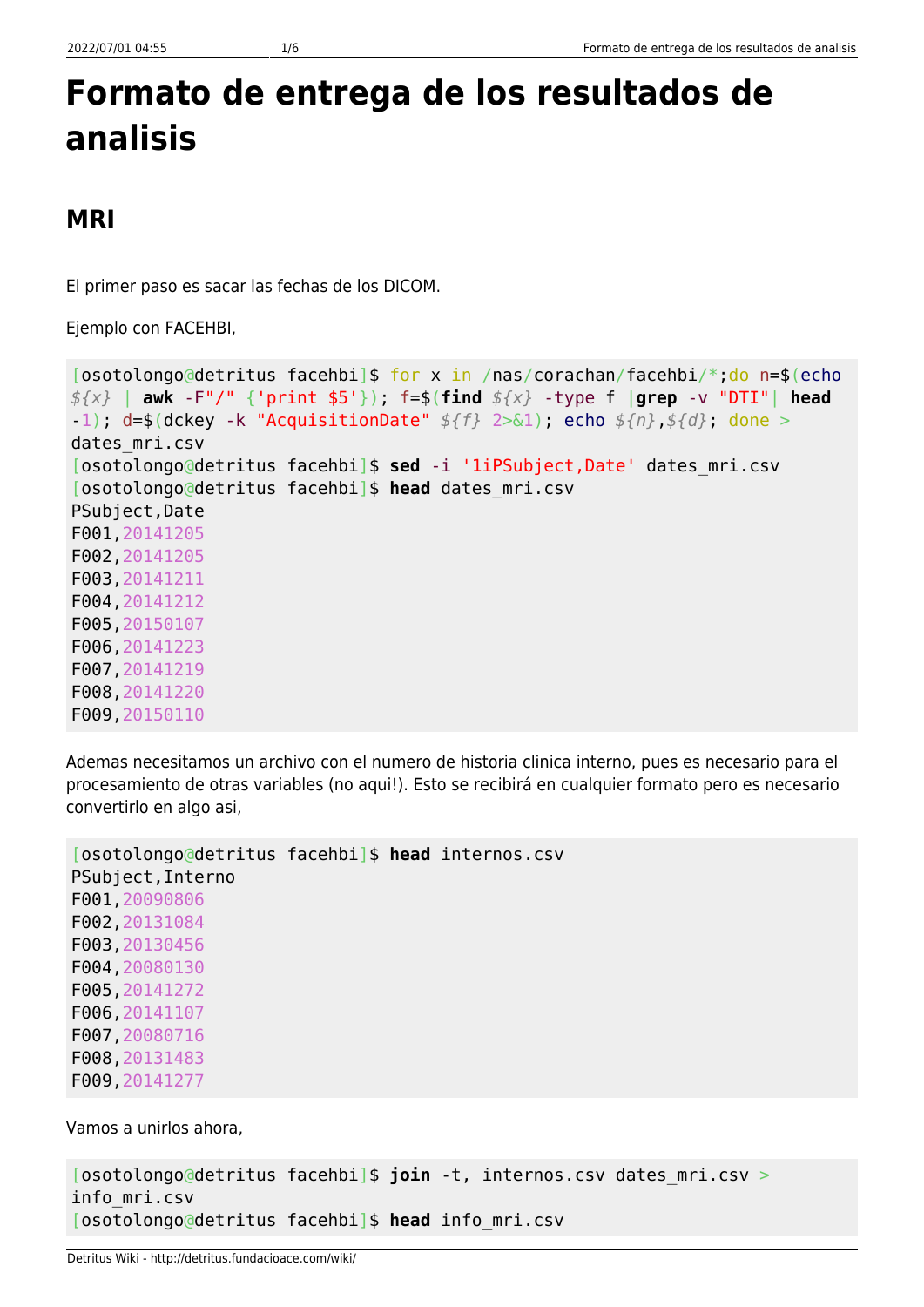| PSubject, Interno, Date  |
|--------------------------|
| F001, 20090806, 20141205 |
| F002, 20131084, 20141205 |
| F003, 20130456, 20141211 |
| F004, 20080130, 20141212 |
| F005, 20141272, 20150107 |
| F006, 20141107, 20141223 |
| F007, 20080716, 20141219 |
| F008, 20131483, 20141220 |
| F009, 20141277, 20150110 |

Ahora la fecha hay que ponerla en el formato correcto. digamos, DD/MM/YYYY. Yo prefiero eloriginal YYYYMMDD pero lo que piden es esto. Voy a hacer un script perl sencillo para esto,

```
format_date.pl
```

```
#!/usr/bin/perl
# Formatear las fechas
# Copyright O.Sotolongo (asqwerty@gmail.com) 2020
use strict;
use warnings;
my $num \text{ args} = $#ARGV + 1;die "Should supply input filename\n" unless $num_args;
my $ifile=$ARGV[0];
my $ofile;
if (\text{ $num\space args == 2) } $ofile=$ARGV[1];
}else{
          (\text{sofile} = \text{sifile}) \implies s/\.\warrow\{2,4\}\/ proper/;
           $ofile =$ofile.'.csv';
}
open IDF, "<$ifile";
open ODF, ">$ofile";
while (<IDF>) {
          if(/^.*,.*,\d{8}$/) {
                    my (\text{shift}, \text{state}) = \text{``(.*)}, (\text{d}_{8})\ /;
                    (my \text{\textlessleft} = \text{\textlessleft} = \text{\textlessleft}s/(\d{4})(\d{2})(\d{2})(\d{2})/\$3.\$2.\$1/; print ODF "$shit,$cdate\n";
           }else{
                     print ODF;
           }
}
close ODF;
close IDF;
```
y vamos a probar,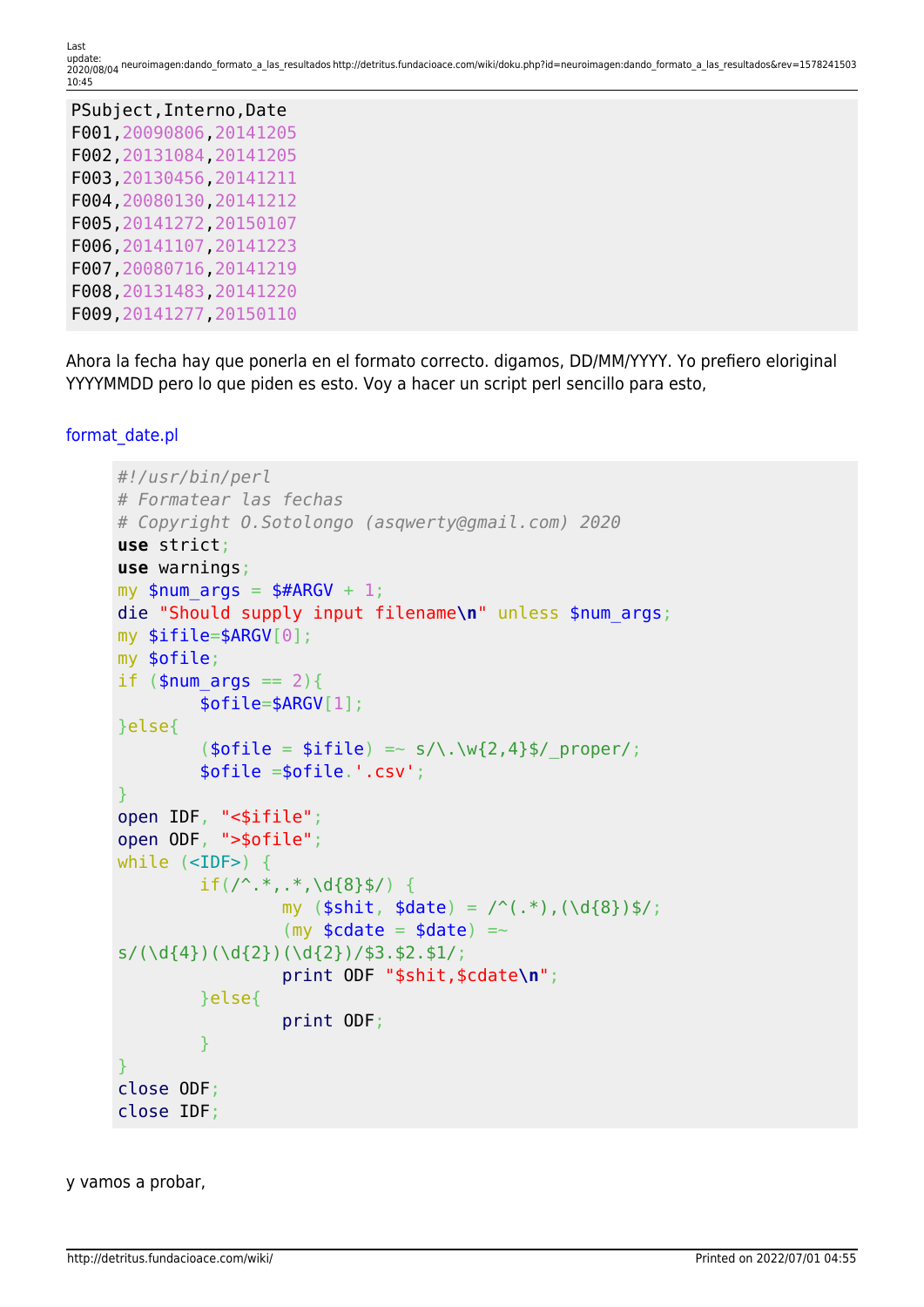[osotolongo@detritus facehbi]\$ ./format\_date.pl info\_mri.csv [osotolongo@detritus facehbi]\$ **head** info\_mri\_proper.csv PSubject,Interno,Date F001,20090806,05.12.2014 F002,20131084,05.12.2014 F003,20130456,11.12.2014 F004,20080130,12.12.2014 F005,20141272,07.01.2015 F006,20141107,23.12.2014 F007,20080716,19.12.2014 F008,20131483,20.12.2014 F009,20141277,10.01.2015

Ahora empieza lo bueno.Tenemos que ligar este archivo con los sujetos de neuroimagen. Para esto usamos el **archivo guia** que debe existir en cada proyecto, en este caso, facehbi mri.csv. Este archivo se debe copiar a otro para garantizar dos cosas,

- 1. Poder modificarlo sin problemas (sustituir **;** por **,**, añadir header, etc)
- 2. Que la segunda columna este en el formato correcto, esto es, que contenga los codigos de sujeto del proyecto correctos, sin ningun añadido que pueden tener los directorios.

[osotolongo@detritus facehbi]\$ **sed** 's/;/,/' facehbi\_mri.csv > guia\_mri.csv [osotolongo@detritus facehbi]\$ **sed** -i '1iSubject,PSubject' guia\_mri.csv

Una vez garantizado que la union va a ser correcta,

```
[osotolongo@detritus facehbi]$ join -t, -1 2 -2 1 guia_mri.csv
info_mri_proper.csv > gdata_mri.csv
[osotolongo@detritus facehbi]$ head gdata_mri.csv
PSubject,Subject,Interno,Date
F001,0001,20090806,05.12.2014
F002,0002,20131084,05.12.2014
F003,0003,20130456,11.12.2014
F004,0004,20080130,12.12.2014
F005,0005,20141272,07.01.2015
F006,0006,20141107,23.12.2014
F007,0007,20080716,19.12.2014
F008,0008,20131483,20.12.2014
F009,0009,20141277,10.01.2015
```
## **FS output**

Para organizar el output en un archivo de MS Excel

```
[osotolongo@detritus facehbi]$ cat info_page.csv
,,
,,
Base de datos:,O. Sotolongo-Grau,asqwerty@gmail.com
Extracción de métricas:,O. Sotolongo-Grau,asqwerty@gmail.com
```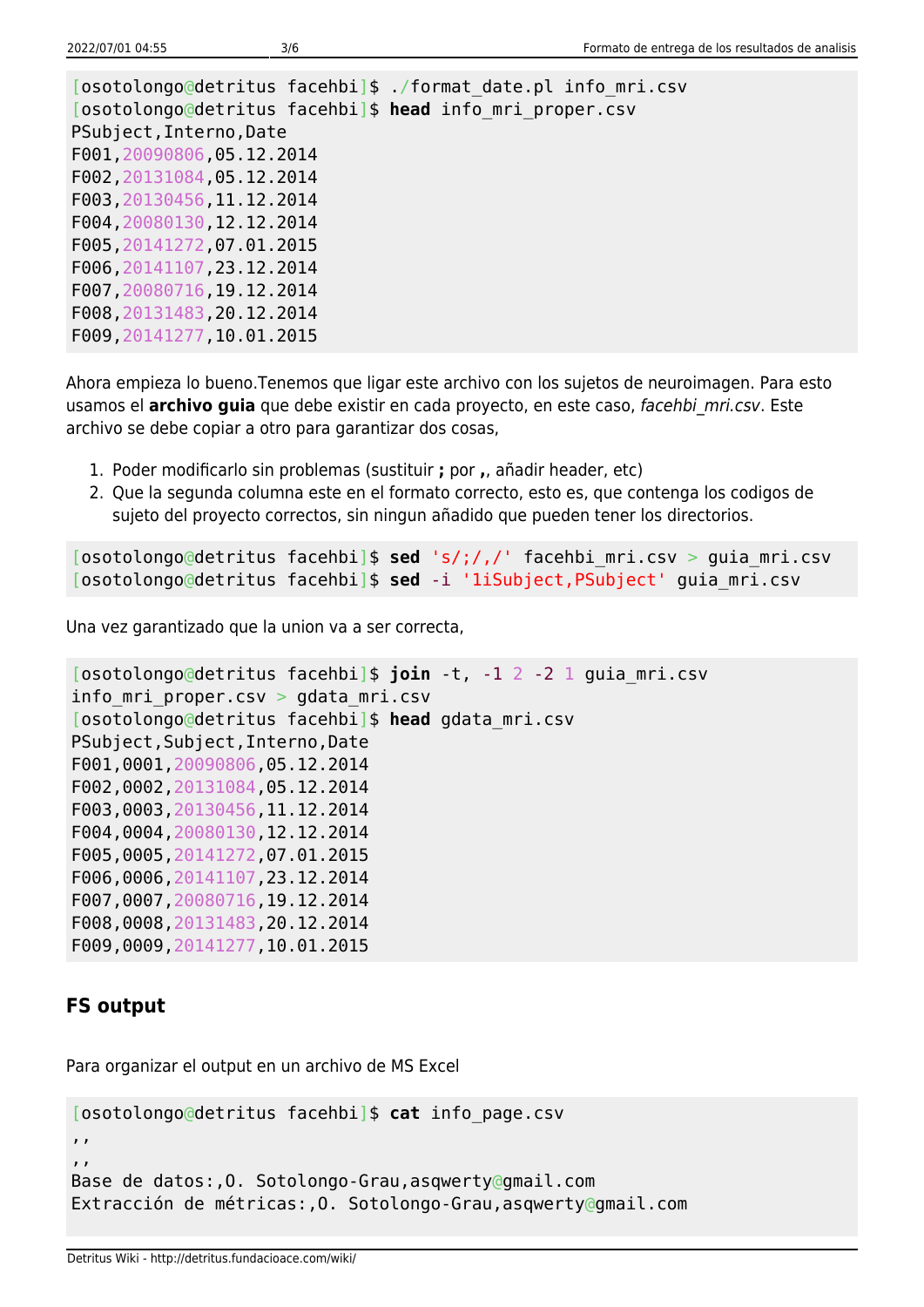Last update:<br>2020/08/04 neuroimagen:dando\_formato\_a\_las\_resultados http://detritus.fundacioace.com/wiki/doku.php?id=neuroimagen:dando\_formato\_a\_las\_resultados&rev=1578241503 10:45

```
col. Externa:,Assumpta Vivas-Larruy,assumpta.vivas@gmail.com
,Miguel Ángel Tejero,mtejeroc@corachan.com
,,
,lh,left hemisphere
,rh,right hemisphere
```
Todo el output esta en el directorio fsrecon y hay que cargarlo en Sheets individuales.

## [fsrecon2xls.pl](http://detritus.fundacioace.com/wiki/doku.php?do=export_code&id=neuroimagen:dando_formato_a_las_resultados&codeblock=8)

```
#!/usr/bin/perl
use strict;
use warnings;
use Data::Dump qw(dump);
use Text::CSV qw( csv );
use Excel::Writer::XLSX;
my $quide = $ARGV[0];my \text{softile} = \text{SARGV[1]};
my $idir = 'fsrecon';
my $info = csv (in =& "info page.csv");\text{folie} = \frac{s}{\sqrt{(w^*)}^3} / x \text{lsx};my $workbook = Excel::Writer::XLSX->new($ofile);
my $worksheet = $workbook->add_worksheet('Info');
for my $i (0 . . $#{5info}) {
         my $row = $info->[$i];for my $j (0 . . $#{$row}) {
                    $worksheet-write( $i, $j, $rowsC- }
}
opendir (DIR, $idir);
grep(\land.csv/readdir(DIR));
close DIR;
foreach $ifile (@ifiles){
         my $tmpf = 'tmp' .$ifile;my \sqrt{3} \sqrt{3} \sqrt{2} \sqrt{2} \sqrt{2} \sqrt{2} \sqrt{2} \sqrt{2} \sqrt{2} \sqrt{2} \sqrt{2} \sqrt{2} \sqrt{2} \sqrt{2} \sqrt{2} \sqrt{2} \sqrt{2} \sqrt{2} \sqrt{2} \sqrt{2} \sqrt{2} \sqrt{2} \sqrt{2} \sqrt{2} \sqrt{2} \sqrt{2} \sqrt{2} \'.$tmpf;
           system($order);
           my $idata = csv (in => $tmpf); # as array of array
          (my $shname = $ifile) =~ s/\.csv$//;
           $worksheet = $workbook->add_worksheet($shname);
          for my $i (0 .. $#{3i}data}) {
                   my $row = $idata->[§i];for my $j (0 . . $#{$row}) {
                              >write( $i, $j, $rows.]=\{x_i\}_{i=1}^n , where \{x_i\}_{i=1}^n }
           unlink $tmpf;
```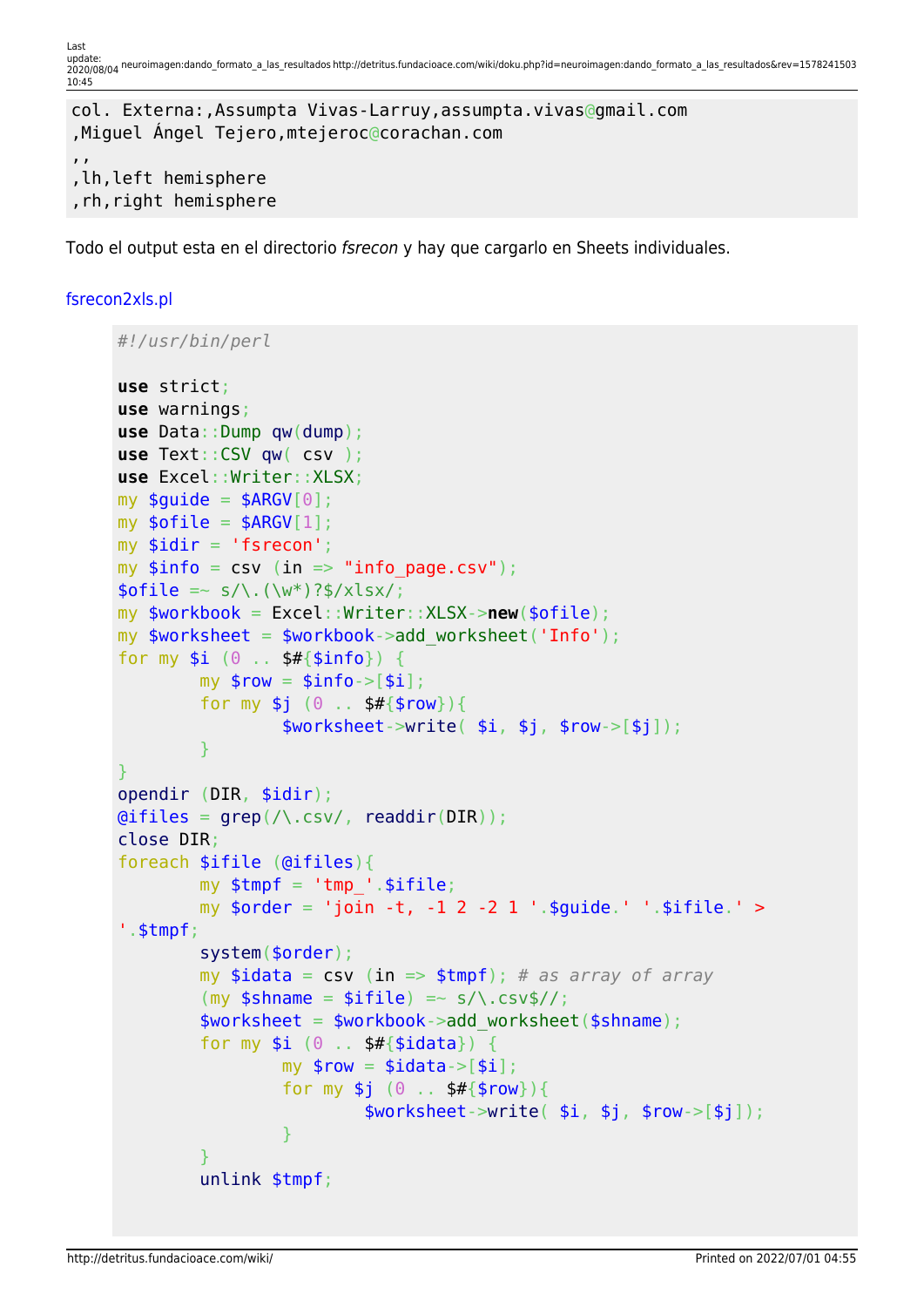}

El input debe ser el **archivo ya preparado con los datos genericos** del proyecto (IDs, Fechas, numero HC) y el nombre del **archivo de salida**.

```
[osotolongo@detritus facehbi]$ ./fsrecon2xls.pl gdata_mri.csv
facehbi_recon_results.xlsx
[osotolongo@detritus facehbi]$ ls -l facehbi_recon_results.xlsx
-rw-rw---- 1 osotolongo osotolongo 490261 Jan 5 17:07
facehbi recon results.xlsx
```
El resultado es un spreadsheet, listo para enviar, que puede ser abierto con MS Office, Open Office o con Google Sheets (o cualquier cosa compatible).